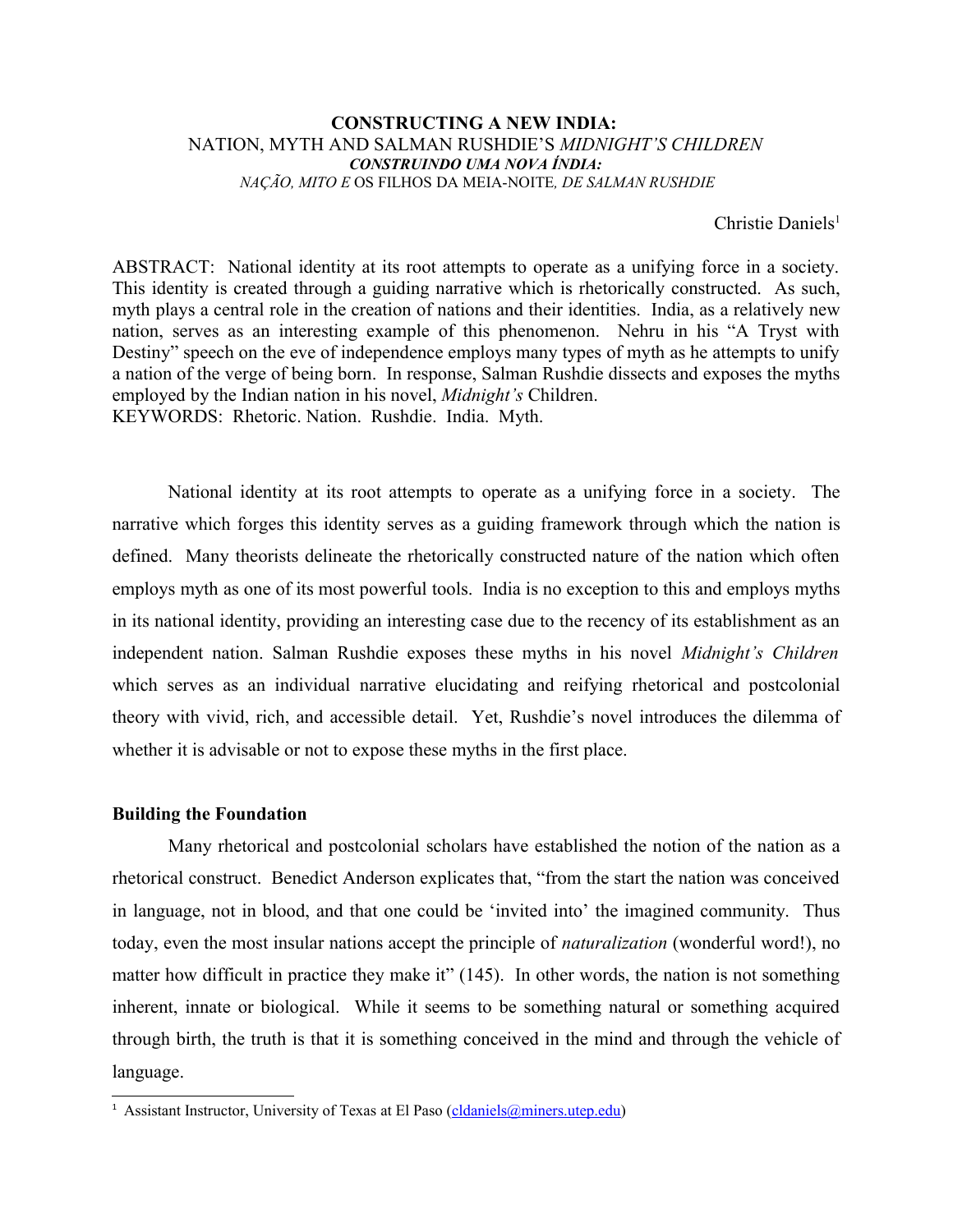Etienne Balibar clearly articulates the rhetorical nature of what he terms "fictive ethnicity." Balibar declaratively states that, "*Every social community reproduced by the functioning of institutions is imaginary*, that is to say, it is based on the projection of individual existence into the weft of a collective narrative, on the recognition of a common name and on traditions lived as the trace of an immemorial past (even when they have been fabricated and inculcated in the recent past)" (221). Balibar's notion here is that collective identities are, in actuality, contextually situated individual identities. Individuals adopt or adhere to societal mores which, in turn, give the impression of collectivity. According to Balibar, this impression of collectivity is what is then used to identify and distinguish insiders (citizens) from outsiders (222). Expanding on this premise, Balibar states that "No nation possesses an ethnic base naturally, but … represented in the past or in the future *as if* they formed a natural community, possessing of itself an identity of origins, culture, and interests which transcends individuals and social conditions" (Balibar 224). Here, the narrative of national identity serves as a defining force for the both the nation as well as the individual. It is the transcendence of the concept of nation and its resultant identity that Balibar refers to that allows the narratives of nations to shape large amounts of their populations in a variety of ways.

Rhetoric is the means through which these narratives are actualized and replicated. Victor Villanueva explains rhetoric's role in narratives such as that of national identity by stating that, "Rhetoric, after all, is how ideologies are carried, how hegemonies are maintained. Rhetoric, then, would be the means by which hegemonies could be countered" (121). Stated differently, Villanueva emphasizes the role of language and its deliberate application in the very narratives employed by nations and their leaders often in their own hegemonic best interests. Reinforcing this point is Anthony Smith who argues that, "The nation is an abstraction, a construct of the imagination; it is a community which is imagined as both sovereign and limited. It emerges when the realm of church and dynasty recede, and no longer seem to answer to mankind's craving for immortality" (Smith 43). Smith further asserts that it is narratives and myths, among other rhetorical entities which give life and strength to the nation itself (9).

So powerful is myth in the creation and perpetuation of nations that Smith delineates the six major types of myths employed. He outlines six types of myths utilized by nations: temporal, location, ancestry, heroic age, decline, and regeneration. The first of these, what Smith terms "A Myth of Temporal Origins, *or When We Were Begotten*" is concerned with dating "the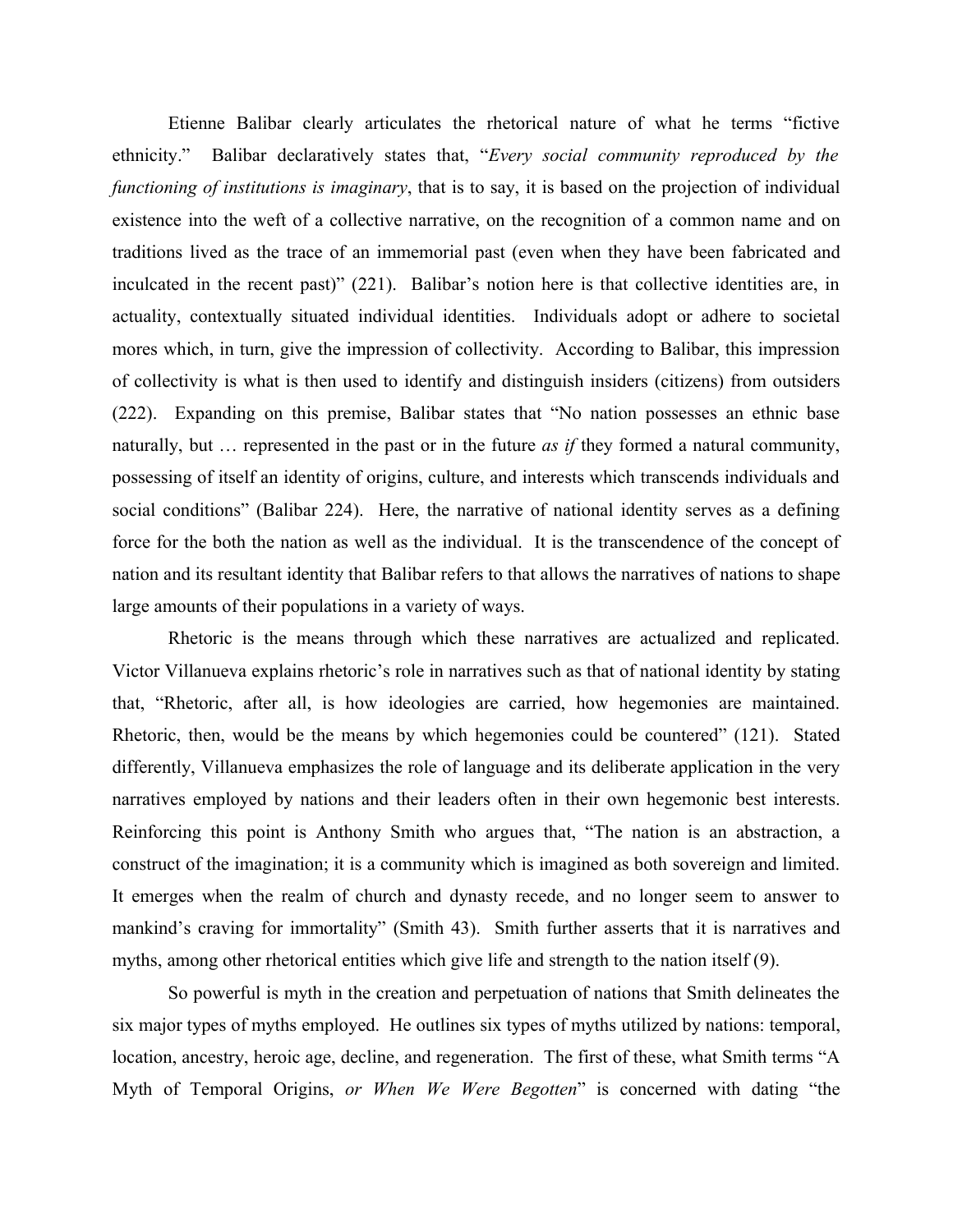community's origins, and so locate it in time and in relation to other relevant communities" (Smith 63). This myth is concerned with the beginning or the birth of the nation and places a preium on the time of birth or creation. The idea is that it is important to know when the nation or community emerged and is directly tied to the second category of myth, location.

Time and place are often inextricably linked and Smith discusses place in what he explicates is "A Myth of Location and Migration, or *Where We Come from and How We Got Here*" when he states, "Not all ethnic communities possess a fully elaborated myth of spatial origins, but all have some notions. Space is, after all, the other dimension necessary for a framework of self-identification, and assumes special importance where claims to territory are being pressed" (Smith 63). This myth imparts a premium on geography and argues that a certain place is a large part of the identity to be established. Smith notes that the relationship between time and place is so interrelated that myths utilizing either time or place often make reference to the other.

Related to time is "A Myth of Ancestry, *or Who Begot us and How We Developed*" which Smith denotes is "the symbolic kinship link between all members of the present generation of the community, and between this generation and all its forebears, down to the common ancestor" (Smith 64). In short, the myth of ancestry establishes a nation's citizenry as one people and is often a necessary component of any nationalistic appeal. There are a few reasons for this. The first of these has to do with the creation and the demarcation of boundaries. It is important to establish who is a citizen and who is not. Moreover, there is a need to create cohesiveness to the national identity and establishing an ancestral lineage does so in a powerful way. Ultimately, this type of myth centers on creating community and drawing communal borders.

The fourth category outlined by Smith is "A Myth of the Heroic Age, *or How We Were Freed and Became Glorious*" and it harkens back to an often magical and mystical time for the community. Smith clarifies what this category means by explaining that "While definitions of grandeur and glory vary, every nationalism requires a touch of virtue and heroism to guide and give meaning to the tasks of regeneration. The future of the ethnic community can only derive meaning and achieve its form from the pristine 'golden age' when men were 'heroes'" (Smith 65). This category is rife with nostalgia which often contains a distortion or at times a complete fabrication of the character and qualities of an earlier time. The use of this myth is to establish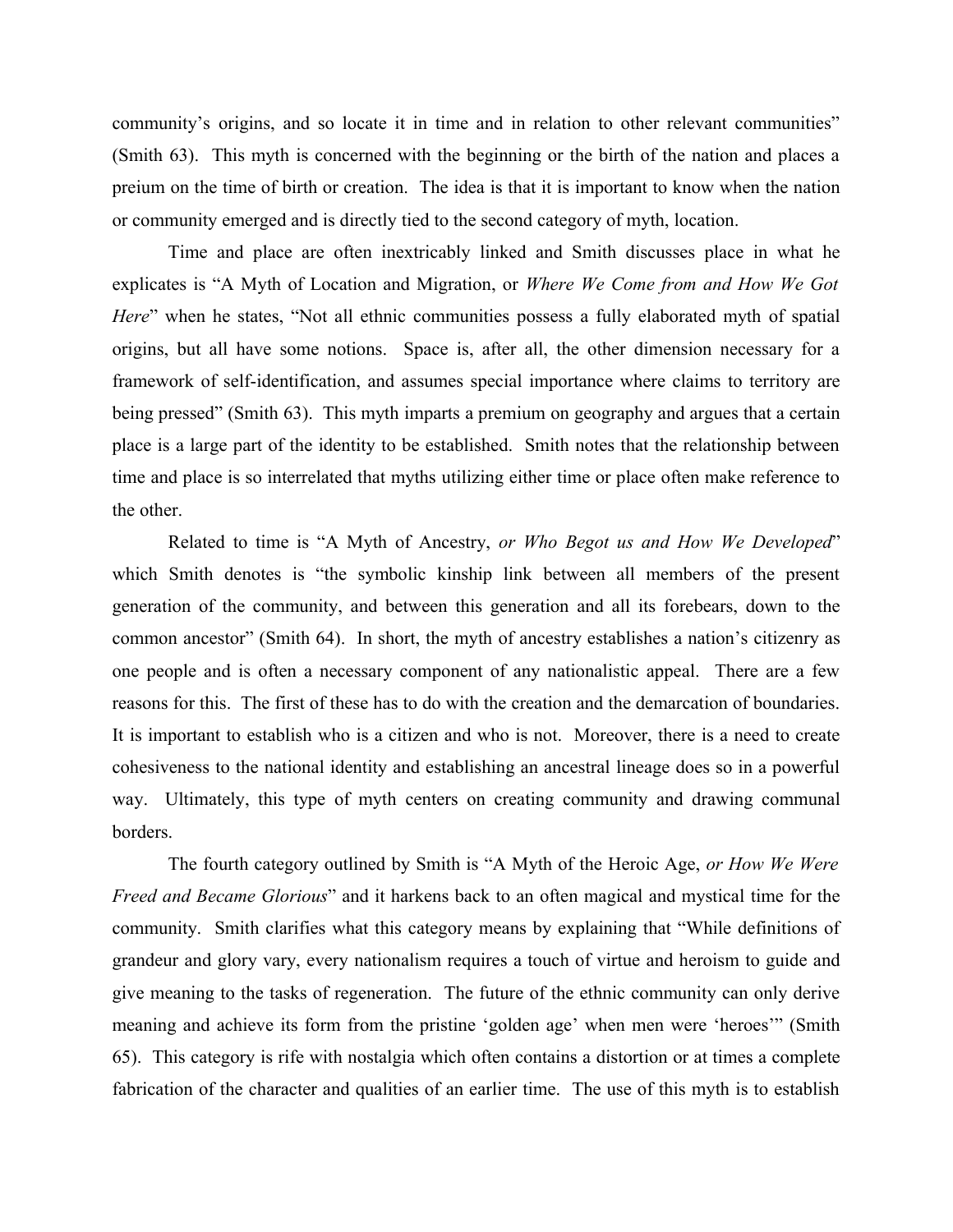the character of a nation. The nostalgic heroes that this type of myth valorizes possess and embody the qualities and characteristics to which members of the nation should aspire.

Related to nostalgia, is what Smith calls "A Myth of Decline, *or How We Fell into a State of Decay."* He illuminates the connection between the two when he declares, "But how did that glorious age pass away, why have the heroes become the generations of the oppressed? Because, the old virtues were forgotten, moral decay set in, pleasure and vice overcame discipline and self-sacrifice, the old certainties and hierarchies dissolved, the barbarians burst through" (Smith 67). In this way, the heroic age is compared to the present and the present is found lacking. Something has gone wrong which separates the heroic age from the less than heroic present situation. He opines, "The myth of decline tells us how the community lost its anchor in a living tradition, how the old values became ossified and meaningless, and how, as a result, common sentiments and beliefs faded to give way to rampant individualism and the triumph of partisan interests over collective ideals and communal solidarity" (Smith 67). This myth clear portrays the current state of the nation in a negative light and does so by comparing it with a utopian heroic age. In other words, the nation in its current incarnation has lost its way and fails to embody the utopian characteristics delineated in its narrative(s).

The myth of decline is often paired with the final category, "A Myth of Regeneration, *or How to Restore the Golden Age and Renew Our Community as 'in the Days of Old'*" where there is movement from "an idealized, epic history to an account of 'requires actions', or rationale of collective mobilization" and that the myth operates toward goals that "can only represent ideal states, unattainable in an imperfect world; given that nature of social and geopolitical relations, they must always remain unfulfilled" (Smith 67-68). This final category is the call to action which fixes the problems articulated in the decline myth. It is important to note that the last three categories represent a pattern of nostalgic idealism to harsh and overstated pessimism to unattainable idealized end states of what the nation should be.

### **Constructing the Façade**

The national identity of India is no different from the rhetorical constructs of nation scholars like Balibar and Smith theorize. As Balibar articulates, national boundaries are an important part of defining the nation. They serve to determine the spatial perimeter of the nation as well as its citizenry. In the case of India, Partition is used to arbitrarily determine national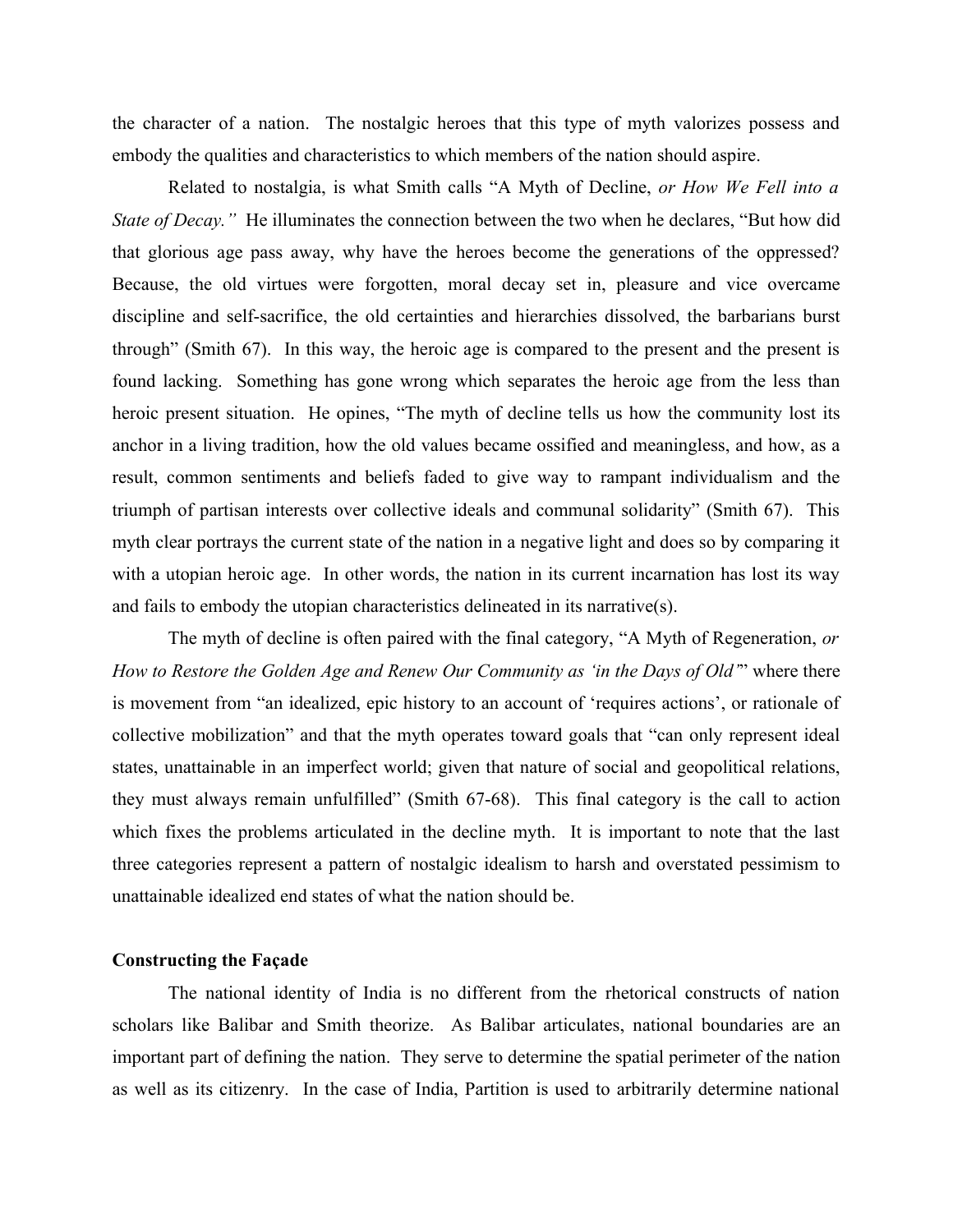borders on the basis of the religious affiliations of the people living in different geographical areas. As such, Partition as defining the physical confines of the Indian nation and the people within it. The main concern is the split between Muslim and Hindu inhabitants in the region. Yohanan Friedmann explains that "In India's history, Hinduism was always the enemy of Islam…. Islam and Hinduism are, therefore, two different cultures; the Muslims and the Hindus are two distinct nations, which are no more similar to each other than the various nations of Europe, and can not possibly be united in one political framework" (Friedmann 157). Essentially, Friedmann argues that the two populations in colonial India are so culturally different that they cannot be incorporated into one cohesive nation. That is, in Smith's framework, for these two groups, it is impossible for the nation to construct myths of ancestry uniting them as one Indian people.

Resultantly, two nations are actually formed, Pakistan and India. India is established as a secular state with a Hindu majority and Pakistan as a Muslim state. What follows this drawing of borders (borders which are so haphazardly drawn that Pakistan is literally cut into two halves, one of which later becoming Bangladesh) is the massive movement of people to the proper side of the newly drawn borders. In describing the chaos that ensues, Ian Talbot explains that Muslim leader Muhammed Ali Jinnah, who advocated vehemently for the separate Muslim state of Pakistan, "never seriously suspected that massive demographic adjustments would accompany partition. No plans were made to cope with the permanent migration of Muslims to Pakistan or the reverse migrations of Hindus and Sikhs to India" (11). The results of this action are not merely the uprooting of large sections of the population to either side of the border, but also unspeakable acts of violence and atrocity that accompanied the massive migrations to and from both sides of India's border.

It is in this situatedness that Jawaharlal Nehru is tasked with bringing a nation together. In his brilliant speech "A Tryst with Destiny," on the eve of Independence, Nehru employs many, but not all, of the myths that Smith outlines in his attempt to speak to his new nation and people. While the myths he does employ are important, the type of myth that he fails to use is equally significant, if not more so. Nehru uses all but one of Smith's myth classifications and the one he fails to use is that of Location or Migration. Seen in conjunction with the ugliness of Partition, it is not difficult to see why he avoids this one. He cannot make use of the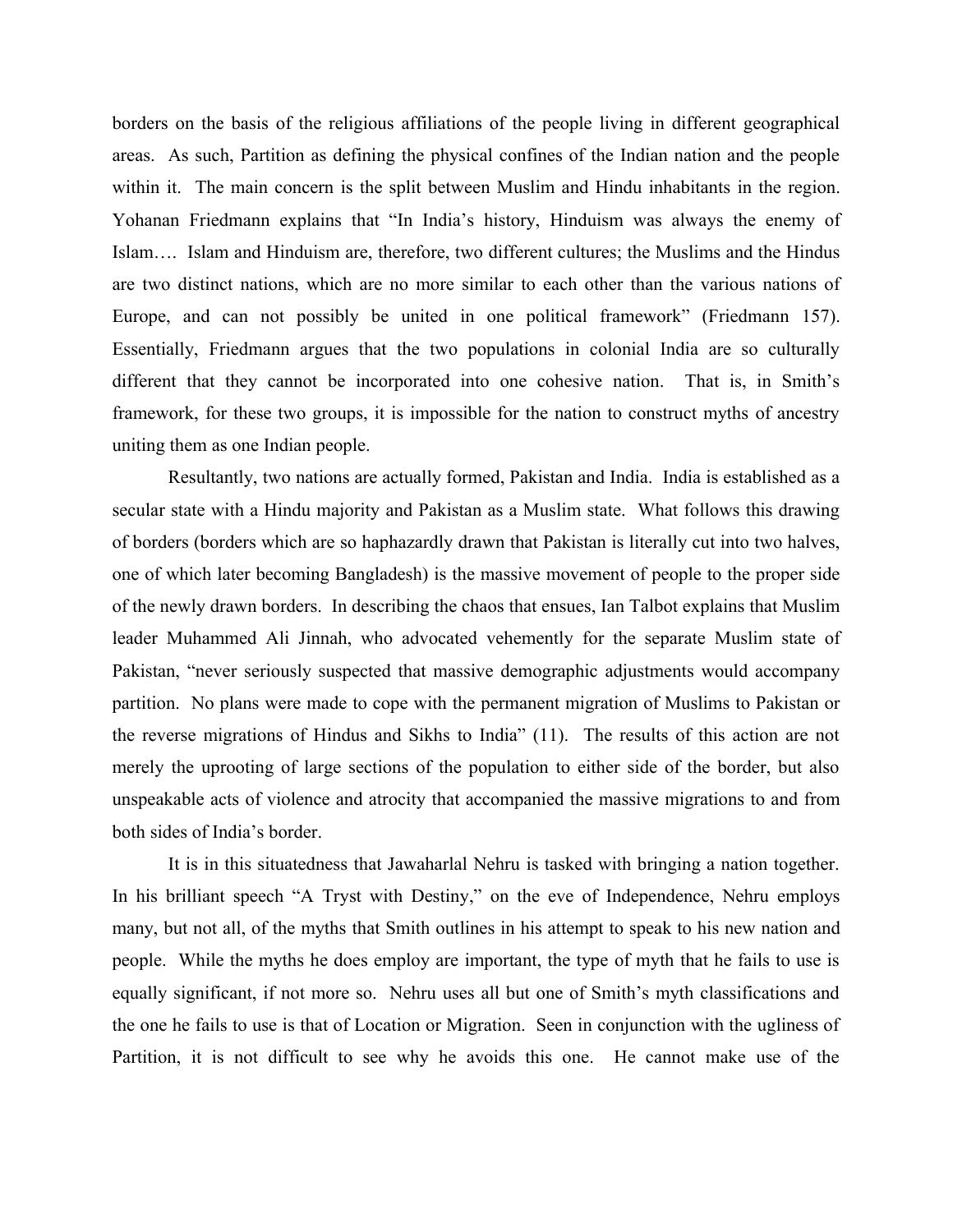location/migration myth because there is such a heinous reality with regard to that theme and additionally, the people well aware of the atrocities occurring will not buy into such a myth.

Strategically, Nehru's use of the other five myth categories displays his rhetorical acumen and understanding of the moment in which he and India find themselves. With regard to the temporal myth, Nehru states, "At the stroke of the midnight hour, when the world sleeps, India will awake to life and freedom. A moment comes, which comes but rarely in history, when we step out from the old to the new, when an age ends, and when the soul of a nation, long suppressed, finds utterance" (Nehru 3). He clearly pronounces the birth of the nation of India which just so happens to be occurring almost as he is speaking. Additionally, his characterization of the soul of the nation is powerful, but blatantly mythical. Prior to colonization by the British, India was not unified as one state but rather many individual principalities. This fact inspires the question of whether a Indian national soul could have existed and then later been "suppressed" by the British occupation when a cohesive state of India did not even exist itself.

Related to this question of the birth of a nation is Nehru's use of the myth of ancestry as he declares, "Those dreams are for India, but they are also for the world, for all the nations and peoples are too closely knit together today for any one of them to imagine that it can live apart" (Nehru 4). Nehru with this inspirational line explains his dream of not only a united India, which is clearly a prevalent ancestry myth, but also of a united world. Nehru's vision is that there is "One world that can no longer be split into isolated fragments" (Nehru 4). This not only relies on Smith's ancestry myth concept but, in actuality, expands it to include the entire world. However, its attempt clearly reflects a desire to weave together the Indian citizenry into a people bonded together by more than that which separates them.

Despite India being on the verge of its birth at the time of Nehru's speech, Nehru still manages to utilize Smith heroic age myth. He proclaims, "At the dawn of history India started on her unending quest, and trackless centuries are filled with her striving and the grandeur of her success and failures. Through good and ill fortune alike she has never lost sight of that quest or forgotten the ideals which gave her strength" (Nehru 3). Even though India as a nation is new, Nehru still attempts to inject nostalgia into his call to his nation and harkens back to a mythical time of Indian grandeur presumably occurring at a time before the British Empire when India was not even joined into one collective entity. Nehru couples this reference to a prior time of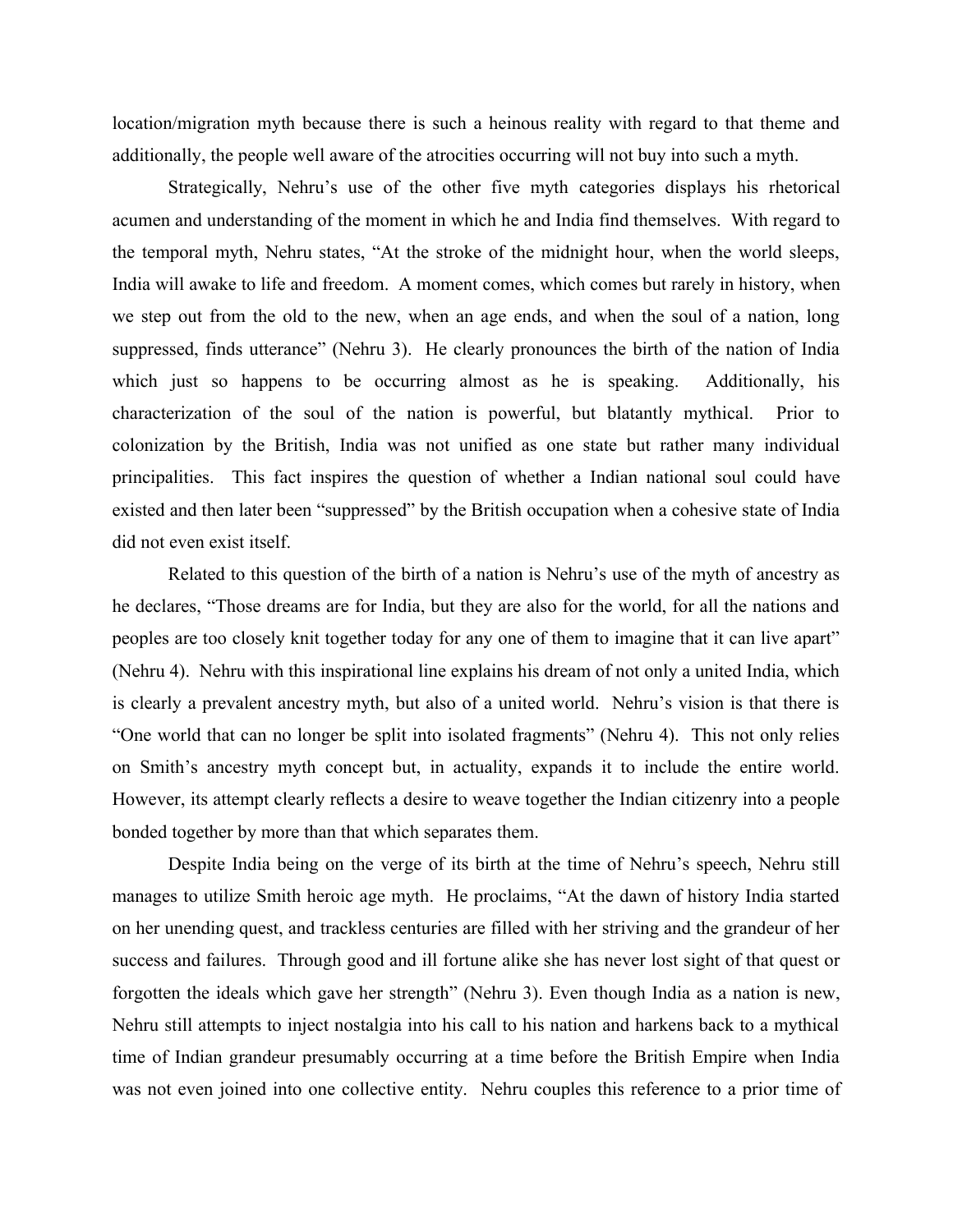greatness with a utilization of a myth of decline. He pronounces, "Before the birth of freedom we have endured all the pains of labour and our hearts are heavy with the memory of this sorrow. Some of those pains continue even now" (Nehru 3). This reference to pains and sorrow unspoken represents an attempt to give the impression of a societal decline which must be reversed. This invocation of negative events and sentiments is directly reflective of Smith's articulation of a myth of decline.

The final myth, regeneration, is also employed. Nehru utters, "The future is not one of ease or resting but of incessant striving so that we may fulfill the pledges we have so often taken and the one we shall take today. The service of India means the service of millions who suffer. It means the ending of poverty and ignorance and disease and inequality of opportunity" (Nehru 3). Hence, Nehru combines the uses the decline myth as a preamble to his use of the regeneration myth. This echoes Smith's linking of the two. The myth of decline often leads to the myth of regeneration in that the myth of decline is painting a negative portrait and the myth of regeneration is essentially a national call to action. Stated otherwise, decline can be seen as the definition of the problem and regeneration is its solution.

#### **Stripping the Floors**

In large measure, in his novel *Midnight's Children*, Salman Rushdie attempts to disband the myths of the Indian nation. In fact, he in refuting all six types of national myths with differing levels of effectiveness. With regard to the temporal myth of India through is mirroring of Saleem's birth with that of the nation. Rushdie writes, "The time matters, too. Well then: at night. No it's important to be more… On the stroke of midnight, as a matter of fact. Clockhands joined palms in respectful greeting as I came. Oh, spell it out, spell it out: at the precise instant of India's arrival at independence, I tumbled forth into the world" (Rushdie 3). Here he introduces Saleem's birth (as well as India's) as a critical even of which all should take notice. Then, he employs the character of Padma who states, "Everyone gets born, it's not such a big big thing" (Rushdie 133). While she is referring to Saleem's birth, Rushdie has intertwined that with the birth of India as a nation. So, to have a character calling into question the importance of the birth calls invites skepticism of the importance of the moment of India's birth. In short, he is destroying the temporal myth by asserting that a country's birth is not the all important event it is made out to be.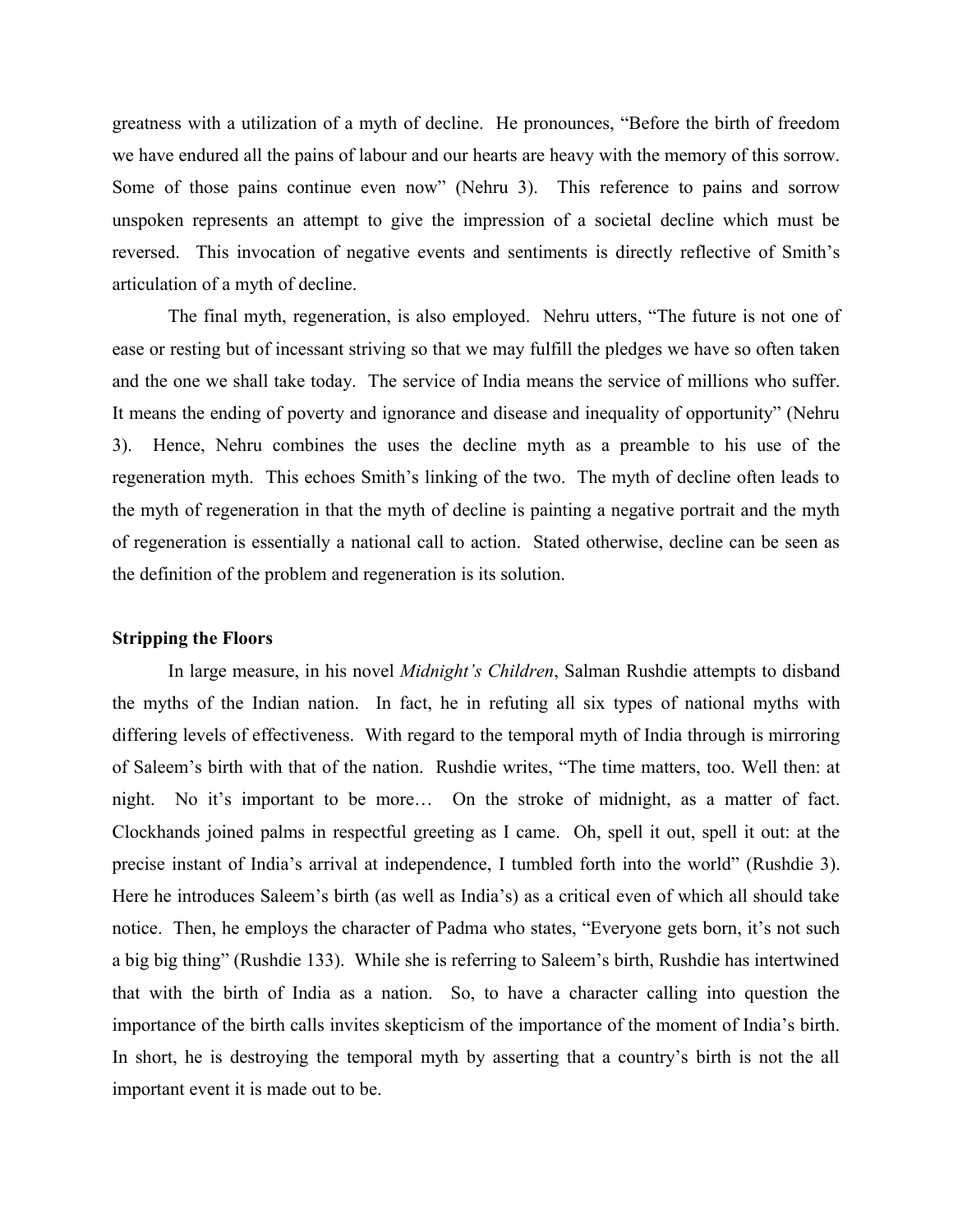Rushdie also uses the novel to challenge the myth of location employed in India's newly formed national identity. With regard to location he uses Dr. Aziz's return as the narrator laments:

> Instead of the beauty of the tiny valley circled by giant teeth, he noticed the narrowness, the proximity of the horizon; and felt sad, to be at home and feel so utterly enclosed. He also felt—inexplicably—as though the old place resented his educated, stethoscoped return. Beneath the winter ice, it had been coldly neutral, but now there was no doubt; the years in Germany had returned him to a hostile environment. (Rushdie 5)

This is vital because it both undermines and reaffirms the importance of location in the life of Aziz. If where one comes from is so important, Aziz's time in Germany should not have any effect on his relationship to his homeland. Yet, Rushdie makes it clear that Aziz's relationship to his birthplace has been altered. Although conversely it can be argued that location is so vital that the time spent in another place has interfered with that bond and ultimately altered it. However, taken with the spirit of Smith's denotation of the location myth, Rushdie clearly seems to be dispelling location as a myth particularly through the character of Dr. Aadam Aziz.

With regard to the myth of ancestry, Rushdie uses the novel and many of its characters to clearly dispel this myth. First, he explains that "Doctor Aziz came to have a picture of Naseem in his mind, a badly-fitting collage of her severally-inspected parts. This phantasm of a partitioned woman began to haunt him, and not only in his dreams" (Rushdie 22). This is clearly aimed at the notion of India as one people. Moreover, he is blatantly making reference to Partition as the one thing that makes this notion laughable. He reinforces this point through the character of Amina and her relationship with her husband Ahmed. He describes that "she began to train herself to love him. To do this she divided him, mentally, into every single one of his component parts… in short, she fell under the spell of the perforated sheet of her own parents, because she resolved to fall in love with her husband bit by bit" (Rushdie 73). Again, Rushdie presents a fragmented picture of a character, in this case Ahmed, which highlights the fragmented nature of India. However, Rushdie does not limit his attack on ancestry to fragmentation. He also invokes the question of parentage through the Saleem who explains, "my inheritance includes this gift, the gift of inventing new parents for myself whenever necessary" (Rushdie 120). With this he thoroughly dispels the myth of ancestry with an attack on two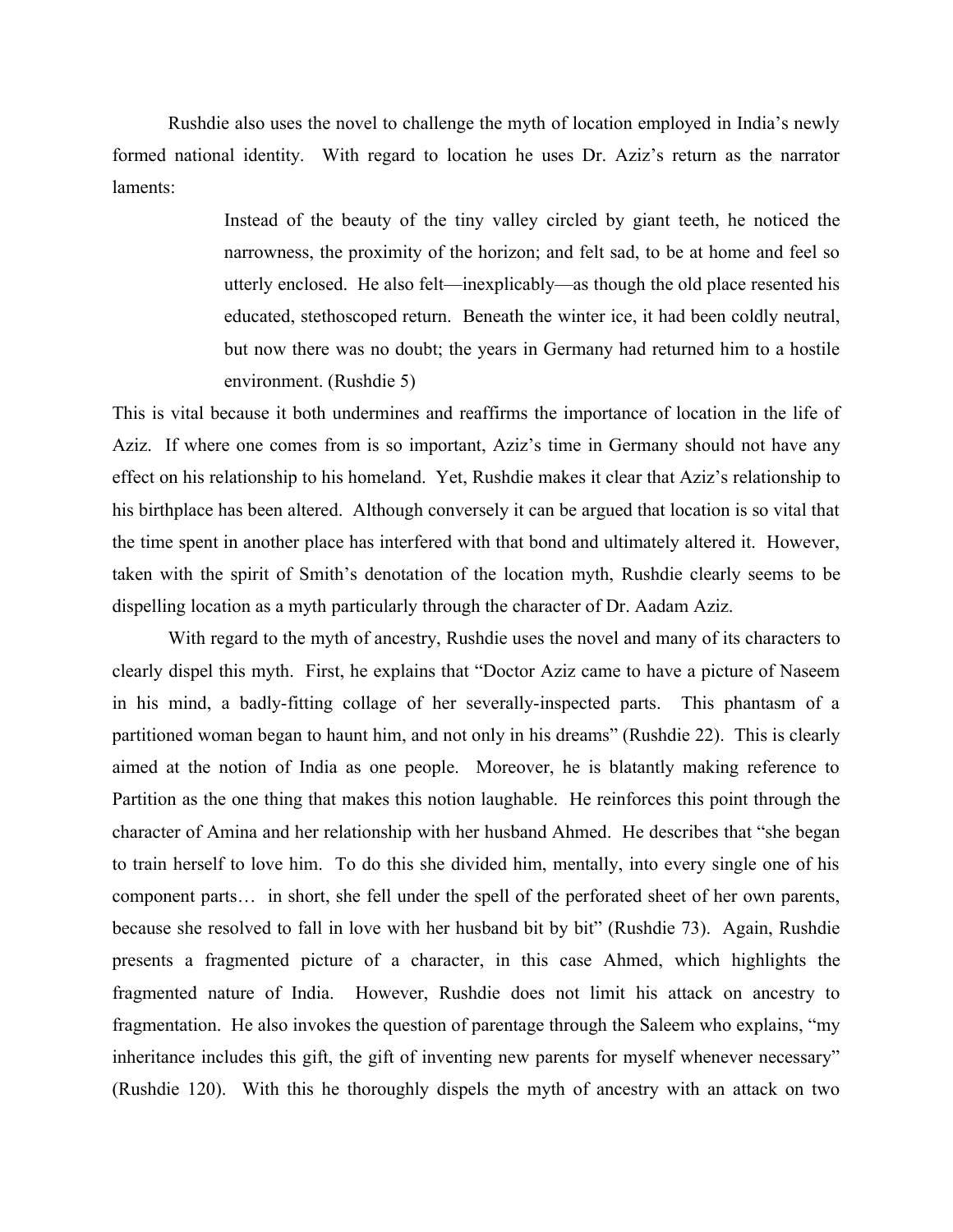fronts: The citizens of India are not one people, because they are so diverse and fragmented and they cannot be one people because of their diverse, muddied, and nonlinear heritage and ancestry.

Additionally, Rushdie also addresses the triumvirate of heroic age, decline, and regeneration myths. First with regard to a heroic age, Rushdie positions Nehru writing to Saleem and exclaiming "Dear Baby Saleem, My belated congratulations on the happy accident of your moment of birth! You are the newest bearer of that ancient face of India which is also eternally young" (Rushdie 139). This seems to be harkening back to a golden age but how can something that is just born and "eternally young" have a golden age? This seems a direct indictment of Nehru's rhetoric in his momentous speech harkening back to a heroic age for India which since India was consolidated through the oppressive force of colonization, any conceivable golden age would have had to exist prior to there even being an India. With regard to decline one notable instance is the description of Shiva feeling responsible for his father's decline (Rushdie 146). It is of note that Wee Willie Winkie "sang songs filled with nostalgia, and nobody had the heart to turn him away" (Rushdie 145). He is nostalgic (like the heroic age myth) and that leads to decline. Literally, Rushdie asserts that he dies of a broken heart. In other words, he dies of the sentimentality that often constitutes nostalgia. Also important is that decline is not followed by regeneration but by further decline. Wee Willie Winkie's decline does not make his son a better person but rather incites violence and vengeance in him. Rushdie does attack the myth of regeneration directly though. In discussing Nadir Khan, he writes "Nadir had one thing in common with my grandfather, and it was enough. He, too, suffered from the optimism disease" (Rushdie 46). Normally, regeneration can be thought of as healing and in this vein, the notions of opportunity and optimism are usually the province of regeneration. Nevertheless, in *Midnight's Children* optimism is crushed which is seen in the fate of the children. Rushdie emphasizes this point further as he makes optimism the opposite of healing and equates it with disease and demise.

## **Renovating**

Rushdie's work in dispelling the myths of India which Nehru himself in large part introduces on the eve of independence is thorough and cleverly done. In spite of that, this work does beg the question of whether this is an advisable endeavor. Older more established nations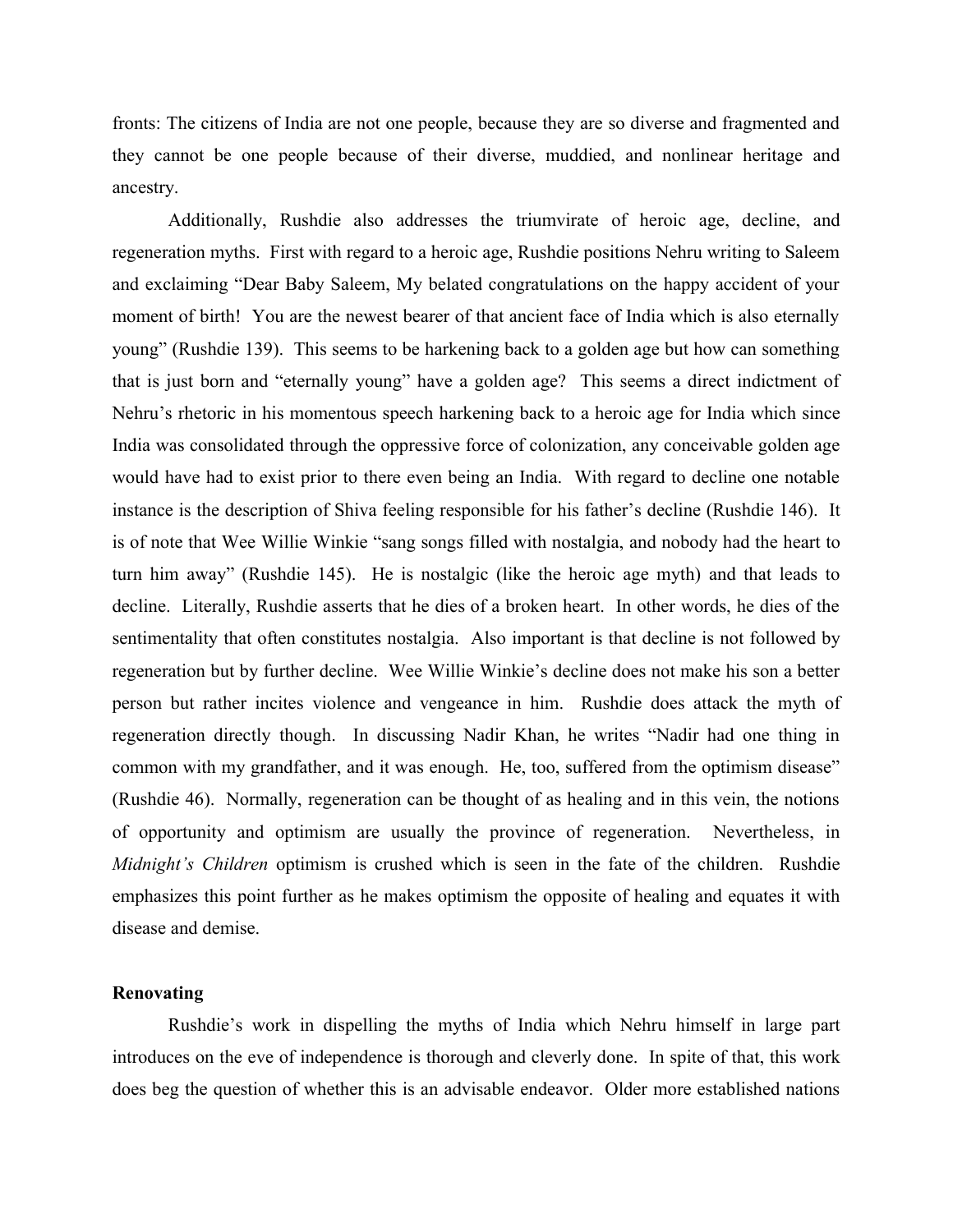have trouble adhering to their narratives and myths but do not face the threat of instability. Postcolonial nations such as India have autonomous democratic traditions that are shallower and less rooted in society due to their recent establishment. Consequently, challenging these myths that are used to adhere a nation can become a destabilizing activity which can result in unintended and often violent consequences. Also, undermining the myths in use assumes that the myths are harmful to society. The myths employed by nations for their preservation can, of course, always be misused and abused, and in these situations myths should be dispelled and refuted. However, for the most part, national myths are employed to create a sense of belonging and oneness and are utilized, ultimately, to join people together and form communities. These myths and the narratives that convey them are constructed through and display the immense power of language and its use. Cherrie Moraga expresses this powerfully with her mantra of "Bravest in my writing. But that's not the same as action, only that writing can force action in yourself and others. Sometimes. Sometimes you read or write words you got to live up to" (185). Hence, the job at hand is not to simply dismantle and disassemble myths which often have a positive impact on a nation but, rather, to enhance those myths in such a way that they operate for the best interests of the nation and its people alike. In order to do this, national myths in narratives need to be edited, revised and reconstituted. In Morraga's words, nations need to undertake this critical revision work, write words, and live up to them.

*RESUMO: A identidade nacional, em sua essência, ambiciona agir como uma força unificadora na sociedade. Tal identidade é criada através de narrativas retoricamente construídas. Assim, o mito ocupa um lugar central na criação das nações e em suas identidades. A Índia, como uma nação relativamente nova, serve como um interessante exemplo desse fenômeno. No seu discurso "Um encontro com o destino," na véspera da independência, Nehru emprega muitos tipos de mito, em sua tentativa de unificar a nação às vésperas de seu nascimento. Em resposta, Salman Rushdie disseca e expõe os mitos empregados pela nação indiana em seu romance* Os filhos da meia-noite.

PALAVRAS-CHAVE*: Retórica. Nação. Rushdie. India. Mito.*

# **Works Cited**

Anderson, Benedict. *Imagined Communities: Reflections on the Origin and Spread of*

*Nationalism*. London: Verso, 1991. 141-154.

Balibar, Etienne. "The Nation Form: History and Ideology" *Race Critical Theories.* Eds.

Philomena Essed and David Theo Goldberg. Malden, MA: Blackwell, 2002. 220-230.